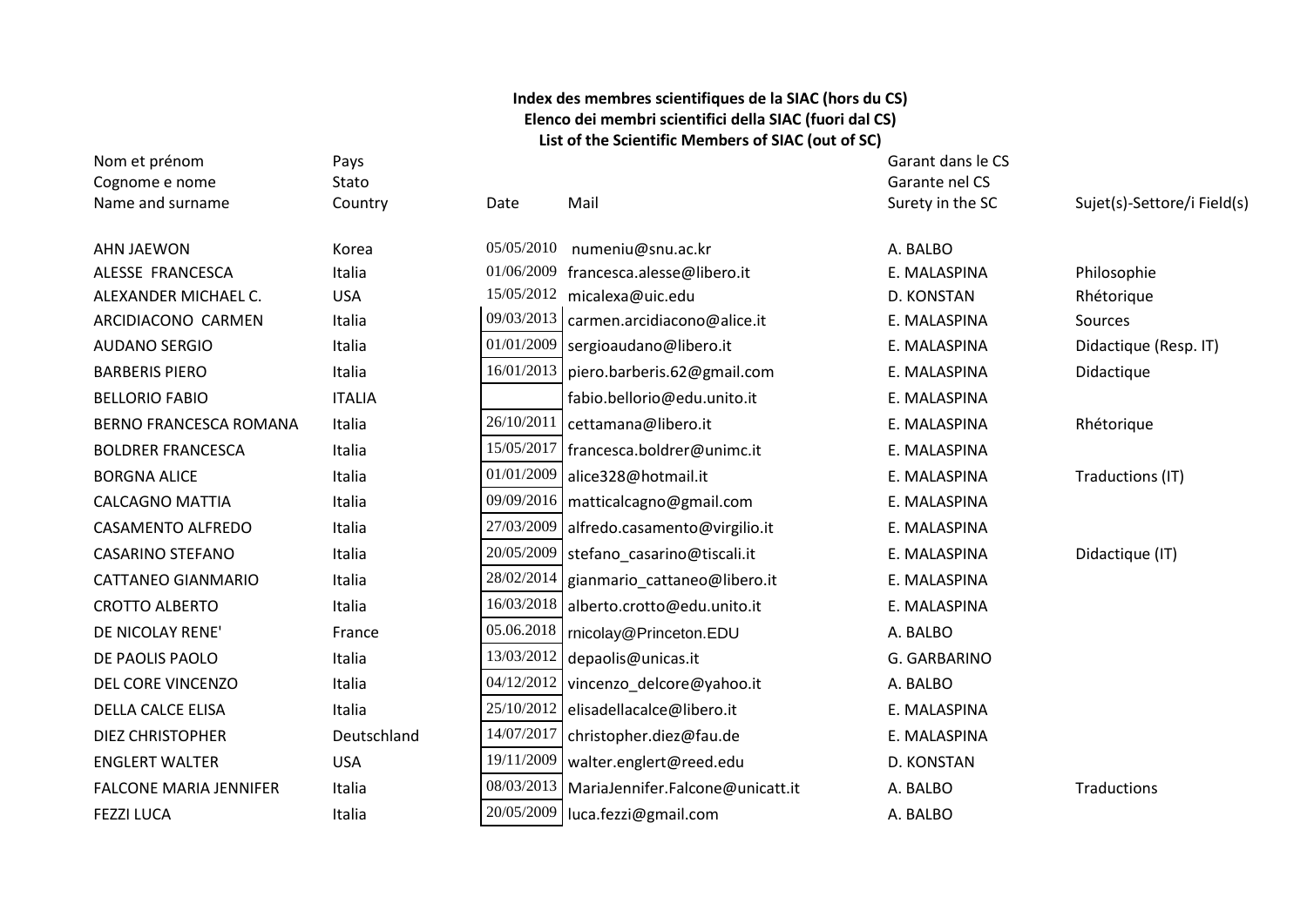| <b>FLORES RUDY</b>            | Perù          |            | 14/07/2017   udyflores_80@yahoo.it         | E. MALASPINA |                  |
|-------------------------------|---------------|------------|--------------------------------------------|--------------|------------------|
| <b>FRAZEL THOMAS</b>          | <b>USA</b>    | 04/09/2009 | tfrazel@tulane.edu                         | D. KONSTAN   | Comité éditorial |
| <b>GANTER ANGELA</b>          | Deutschland   | 14/07/2017 | angela.ganter@fau.de                       | E. MALASPINA |                  |
| <b>GARCEA ALESSANDRO</b>      | France        | 01/01/2009 | alessandro.garcea4@gmail.com               | C. LÉVY      |                  |
| <b>GARCIA SIXTO</b>           | Usa           | 14/07/2017 | sxtogarc@bellsouth.net                     | E. MALASPINA |                  |
| <b>GAZZARRI TOMMASO</b>       | Italia        |            | 14/01/2012   tommaso.gazzarri@aya.yale.edu | E. MALASPINA |                  |
| <b>GIACOBBE ALBERTO</b>       | <b>ITALIA</b> |            | alberto.giacobbe@edu.unito.it,             | E. MALASPINA |                  |
| <b>GOLZIO ARMANDO</b>         | Italia        |            | 20/01/2010 armandogolzio@hotmail.com       | A. BALBO     |                  |
| <b>GONZÁLEZ RENDÓN DIONY</b>  | Colombia      | 07/05/2010 | dgrendon@inst.uc3m.es                      | C. LÉVY      |                  |
| <b>GURNZ AURELIA</b>          | Deutschland   | 14/07/2017 | aurelia.gumz@uni-tuebingen.de              | E. MALASPINA |                  |
| <b>KAUPPINEN PETTERI</b>      | Finland       | 15/03/2018 | jpkauppinen@hotmail.com                    | A. BALBO     |                  |
| <b>KONTONASIOS PANAGIOTIS</b> | Greece        | 15/03/2018 | pankon@hol.gr                              | A.BALBO      |                  |
| <b>LAZZERINI FEDERICA</b>     | Italia        | 15/05/2017 | frida.lazzerini@gmail.com                  | E. MALASPINA |                  |
| LI CAUSI PIETRO               | Italia        | 27/11/2011 | plicausi@alice.it                          | A. BALBO     | De oratore       |
| MAGNALDI GIUSEPPINA           | Italia        | 20/05/2009 | giuseppina.magnaldi@unito.it               | C. LÉVY      | <b>Oeuvres</b>   |
| <b>MANTELLI FRANCESCO</b>     | Italia        | 29/05/2018 | chlamydatus@yahoo.it,                      | A. BALBO     |                  |
| MARCHETTI VALERIA             | <b>ITALIA</b> | 14/07/2017 | mvaleri@gwdg.de                            | A.BALBO      |                  |
| <b>MARIANI THOUARD Fosca</b>  | Deutschland   | 01/11/2017 | fosca.mariani@univ-lille3.fr               | A.BALBO      |                  |
| <b>MENGA EVA</b>              | Italia        |            | eva.menga@edu.unito.it                     | E.MALASPINA  |                  |
| MILANESE GUIDO                | Italia        |            |                                            | A.BALBO      |                  |
| <b>MOLLEA SIMONE</b>          | Italia        |            | 29/04/2013   simone_mollea@yahoo.it        | A. BALBO     | Bibliographie    |
| MORETTI GABRIELLA             | Italia        | 28/11/2009 | gabriella.moretti@unige.it                 | C. LÉVY      |                  |
| <b>NENCI FRANCESCA</b>        | Italia        | 15/02/2012 | francescanenci@yahoo.it                    | E. MALASPINA | De re publica    |
| <b>OBERTO MARTA</b>           | Italia        |            | marta.oberto@edu.unito.it                  | E.MALASPINA  |                  |
| <b>ORLANDO ANTONELLO</b>      | Italia        | 12/04/2009 | portuspei@hotmail.it                       | C. LÉVY      | Comité éditorial |
| PAGNOTTA FAUSTO               | Italia        | 11/10/2009 | faustopagnotta@virgilio.it                 | E. MALASPINA | Comité éditorial |
| PAULSON ALEXANDER             | <b>USA</b>    | 19/11/2010 | lexpaulson@gmail.com                       | C. LÉVY      |                  |
| <b>PAUSCH DENNIS</b>          | Deutschland   | 14/07/2017 | dennis.pausch@tu-dresden.de                | A.BALBO      |                  |